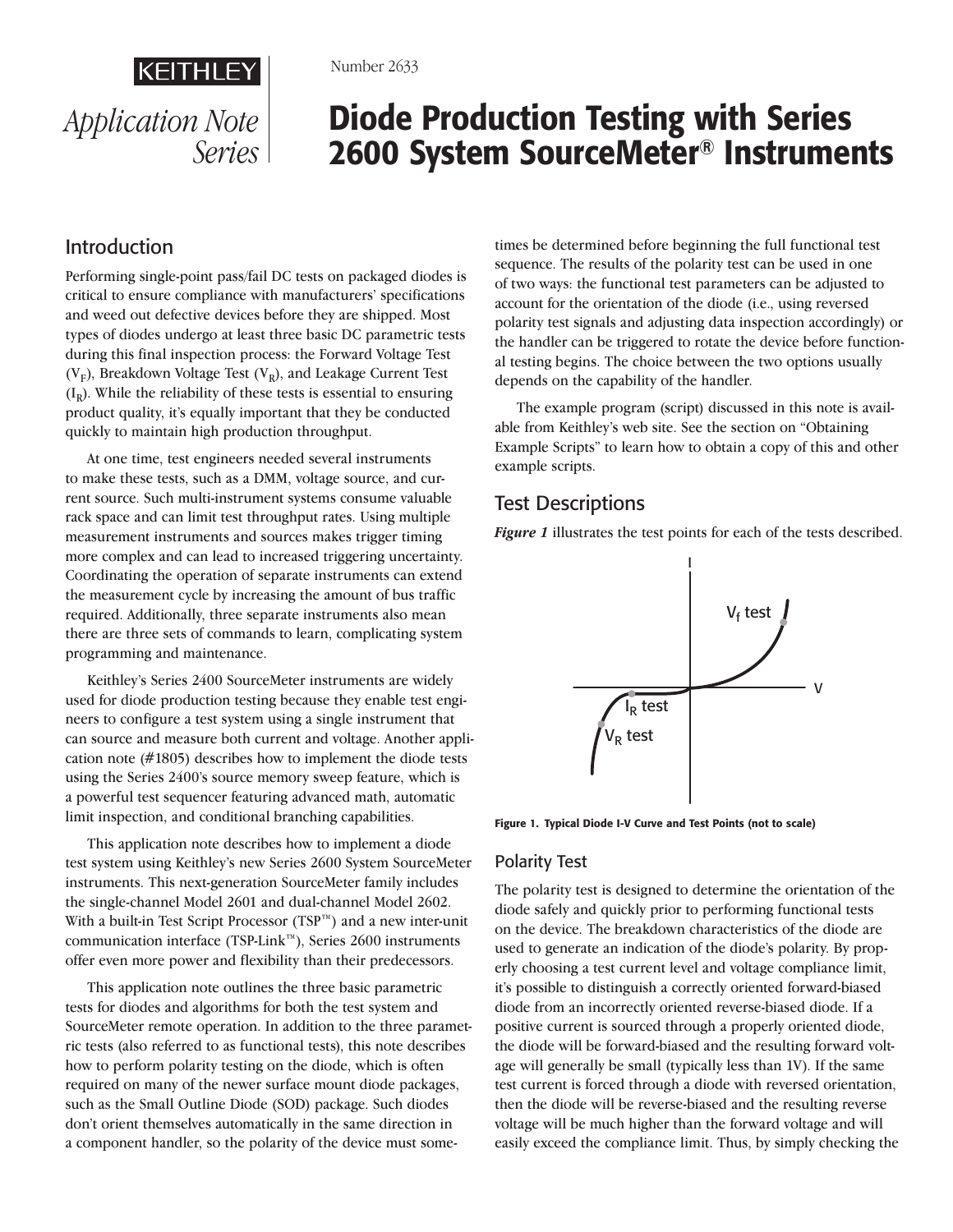compliance state of the instrument, it's possible to determine if the diode is in the forward or reverse orientation. If compliance is reached, the diode is in reversed orientation; otherwise, it's in forward orientation. It would be possible to perform this test by actually measuring the voltage drop across the diode and comparing it to forward- and reverse-biased limits, but simply checking for compliance is generally faster.

### Forward Voltage Test  $(V_F)$

This functional test involves sourcing a specified forward bias current within the normal operating range of the diode, then measuring the resulting voltage drop after a specified period of time (e.g., 1ms). To pass the test, the voltage must be within specified minimum and maximum values (e.g.,  $V_F = 0.8V \pm 5\%$ ).

#### Reverse Breakdown Voltage Test  $(V_R)$

In this test, a specified reverse current bias is sourced and the resulting voltage drop across the diode is measured after a specified period of time (e.g., 1ms). To determine whether the diodes pass or fail, the measurements are compared to a specified minimum limit (e.g.,  $V_R \le -100V$  or  $|V_R| \ge 100V$ ).

#### Leakage Current Test  $(I_R)$

The leakage test verifies the low level of current that leaks across the diode under reverse voltage conditions. For this test, a specified reverse voltage is sourced for a specified period of time (e.g., 10ms), and then the resulting leakage current is measured. Good diodes will have a leakage current that doesn't exceed a specified maximum value (e.g.,  $-10nA \le I_R \le 0$  or  $|I_R| \le 10nA$ ).

### Test System Configuration



#### Figure 2. Block diagram of a SourceMeter-based system for diode production testing.

The diode or diode package is placed in a test fixture and connections are made to the input of the SourceMeter instrument. Depending on their packaging, many diodes are photosensitive. To prevent generating unwanted currents, use a test fixture that shields the diode from light. The SourceMeter instrument biases and measures the diode. The measurements are then compared to pre-specified limits in the instrument and pass/fail determinations are made. The 260X can be controlled like a typical programmable instrument by sending it discrete commands

via the IEEE-488 bus (GPIB) or RS-232. However, for maximum throughput, a complete test script can be downloaded to the instrument's Test Script Processor, which can then perform the complete test virtually independent of the host PC (system controller).

Output signals from the SourceMeter instrument's digital I/O port are used for interfacing with the handler to initiate diode orientation and/or binning. The instrument is equipped with 14 digital input/output lines, which can be used for digital control or as input or output trigger lines. Each digital output code conveys a message, such as "part is good," "part is bad," "turn part," etc. As shown in *Figure 2*, a 260X SourceMeter instrument can even communicate with a handler directly via its RS-232 serial port if necessary (assuming it isn't connected to the PC). The ability of the SourceMeter instrument to interface directly with the component handler frees the PC during handler control operations. This makes it possible for the computer to download and store test data while a new diode or diode package is being positioned in the test fixture. On the other hand, the 260X has very deep memory, which can eliminate the need to transfer data after each diode. Each SMU channel has two nonvolatile buffers, which can each hold up to 100,000 readings, and there is also volatile memory available for even more data storage.

The three algorithms that follow describe diode testing for three different scenarios, depending on handler capability and diode package.

#### Diode Polarity Known

The following algorithm describes the operation of a Model 260X-based diode production test system to perform the measurements described when the polarity of the diode is known prior to functional testing.

- 1. Operator indicates to the PC that a diode production lot is in place and ready for test.
- 2. The PC initiates 260X operation over the IEEE-488 bus (GPIB) or RS-232 (see "Remote Operation…"). Note that the 260X can be configured to allow the operator to make selections at its front panel, possibly precluding the need for the PC to initiate the action.
- 3. The 260X waits for a Start-of-Test (SOT) trigger from the handler.
- 4. When the first diode is in position, the handler sends an SOT trigger signal to the 260X, indicating the first diode is ready for testing.
- 5. The 260X runs the diode functional tests in the order dictated by the test executive, makes pass/fail determinations, and saves data for each test.
- 6. The 260X sends an overall pass/fail code and End-of-Test (EOT) signal to handler and sends test data to the PC (operations occur in parallel).
- 7. Repeat Steps 3 through 6 for the remainder of the diodes in the lot.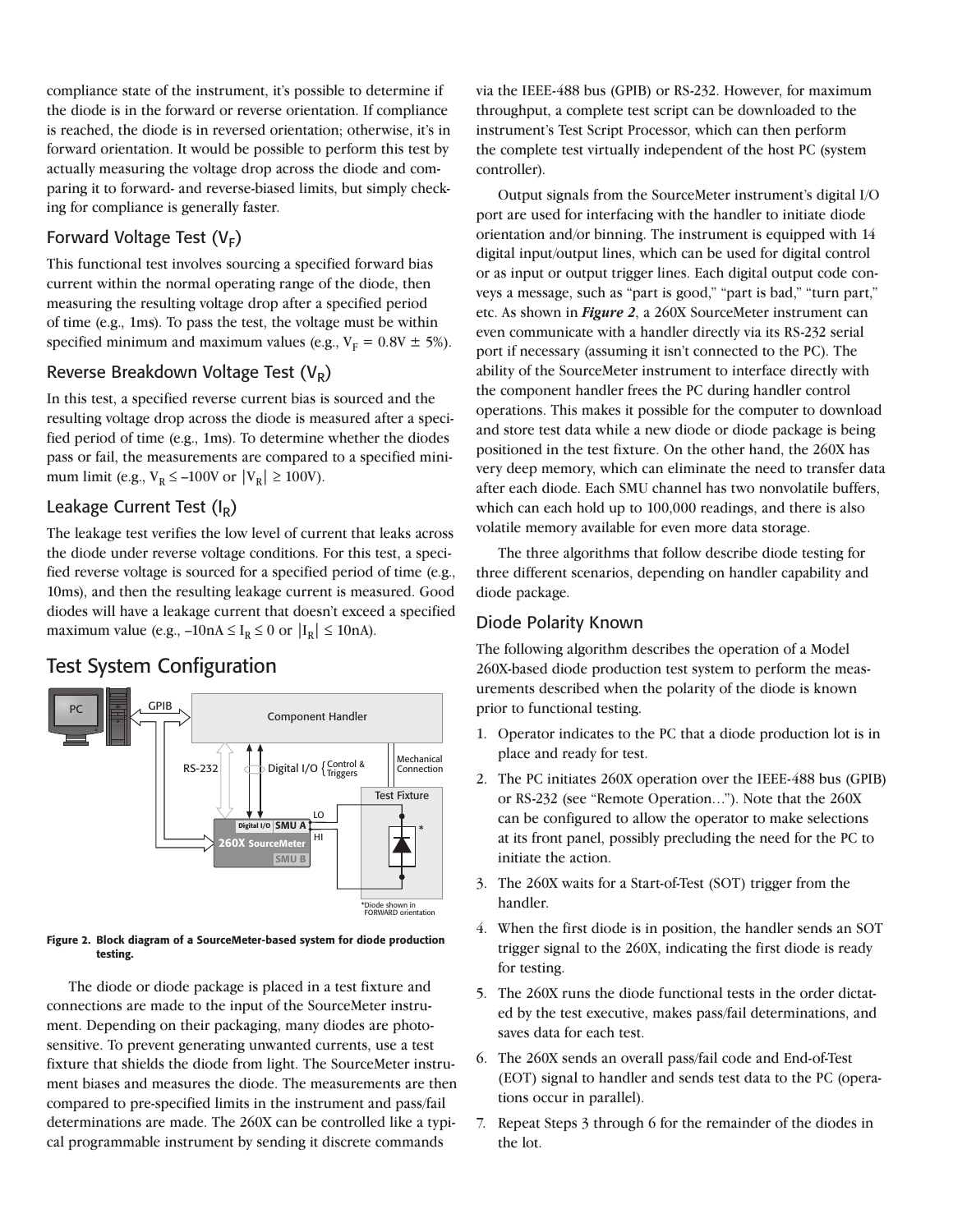- 8. The 260X returns to the idle state. Operator installs a new lot of diodes in the handler.
- 9. Repeat Steps 1 through 8 as required.

### Diode Polarity/Orientation Unknown – Component Handler Can Turn Device

The following algorithm describes the operation of a Model 260X-based diode production test system to perform the measurements described when the polarity of the diode is unknown prior to functional testing and the handler can turn the diode end-for-end.

- 1. Operator indicates to the PC that a diode production lot is in place and ready for test.
- 2. The PC initiates 260X operation over GPIB or RS-232 (see "Remote Operation…").
- 3. The 260X waits for a Start-of-Test (SOT) trigger from the handler.
- 4. When the first diode is in position, the handler sends an SOT trigger signal to the 260X, indicating the first diode is ready for testing.
- 5. The 260X executes the polarity test. If the diode is verified in forward polarity, the 260X proceeds with the functional tests (Step 6). If it's in reverse polarity, a signal is sent to the handler to turn the device and return to Step 4.
- 6. Once the diode is in the proper orientation, the 260X runs the diode functional tests in the order dictated by the test executive, makes pass/fail determinations, and saves data for each test.
- 7. The 260X sends an overall pass/fail code and End-of-Test (EOT) signal to the handler and sends test data to the PC (operations occur in parallel).
- 8. Repeat Steps 3 through 7 for the remainder of diodes in the lot.
- 9. The 260X returns to the idle state. Operator installs a new lot of diodes in the handler.
- 10. Repeat Steps 1 through 9 as required.

### Diode Polarity/Orientation Unknown – Component Handler Can't Turn Device

This algorithm is slightly different from the previous one. It describes the operation of a diode production test system to perform the measurements described when the polarity of the diode is unknown prior to functional testing and the handler can't turn the device under test.

- 1. Operator indicates to the PC that a diode production lot is in place and ready for test.
- 2. The PC initiates 260X operation over the GPIB or RS-232 (see "Remote Operation…").
- 3. The 260X waits for a Start-of-Test (SOT) trigger from the handler.
- 4. When the first diode is in position, the handler sends an SOT trigger signal to the 260X, indicating the first diode is ready for testing.
- 5. The 260X executes the polarity test. If the diode is forwardbiased, then the 260X proceeds with the functional tests using forward polarity parameters. If it's reverse-biased, then the 260X runs tests using reverse polarity parameters.
- 6. Depending on the results of the polarity test, the 260X runs either the forward polarity diode functional tests or the reverse polarity diode tests in the order dictated by the test executive. It makes pass/fail determinations and saves data for each test.
- 7. The 260X sends an overall pass/fail code, diode polarity indicator, and End-of-Test (EOT) signal to the handler and sends test data to the PC (operations occur in parallel).
- 8. Repeat Steps 3 through 7 for the remainder of diodes in lot.
- 9. The 260X returns to the idle state. Operator installs a new lot of diodes in the handler.
- 10. Repeat Steps 1 through 9 as required.

### Remote Operation and Using the Test Script Processor

Series 2600 System SourceMeter instruments have a powerful embedded computer or Test Script Processor (TSP™), which offers capabilities never seen before in rack-and-stack instruments. A complete test program (script) can be downloaded to the TSP. As with other common programming languages, a well-designed script creates reusable functions or subroutines, which can be called by a test executive or other functions. It's possible to pass parameters to these functions. In the diode test example presented here, functions are created to perform the polarity test and various functional tests, to inspect the data, and to return the results. These functions can be called from a test executive in the system controller PC or, as in this example, from a test executive function, which resides in the TSP. The script, which creates these functions, must be downloaded to the 260X using either GPIB or RS-232. When the script is first downloaded, it's stored in volatile memory. However, it can be saved to nonvolatile memory if desired. The script must be run to create the functions. These functions always reside in volatile memory, which means they must be recreated any time power is cycled. The creation script can be explicitly run at any time or it can be set to run automatically at power-up. The test executive function determines the order in which the various tests are executed. The executive is written in such a way that it will wait for an SOT trigger from the handler or the system controller PC. In response to the single trigger, the instrument executes the test sequence without system controller intervention, thereby saving communications time and increasing system throughput.

A script can be created using any text editor. However, Keithley provides a free application called Test Script Builder, which can be used to create, debug, and organize scripts. Test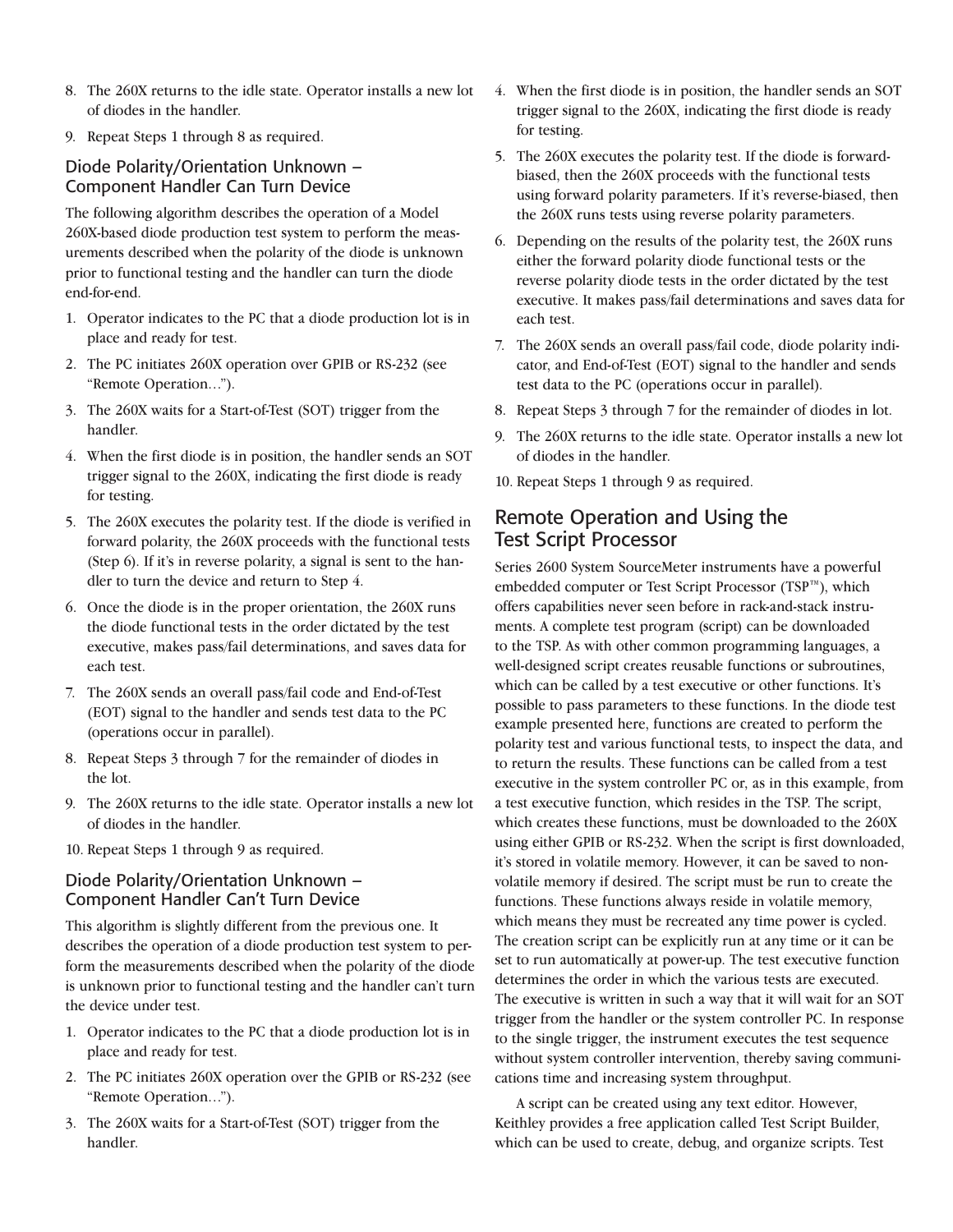Script Builder can download scripts to volatile instrument memory or save them in nonvolatile instrument memory. It can also run the scripts. Scripts can also be loaded and run using applications created in other languages, such as Visual Basic, Visual C/C++, or LabVIEW. Once the script is in memory, it can even be run from the front panel.

All measurements, calculations and inspections can be performed by the 2602, so it isn't necessary to send data to a host computer for processing. However, it's possible to do so if desired for recordkeeping or other purposes. As seen in the example script, "print" statements are used to send data back to the system controller (host computer). The data listed in the print statement is placed in the instrument's output queue for retrieval by the host. The output queue can hold up to 1000 print responses or a maximum of 32 kilobytes, whichever is less. If the output queue is allowed to fill up before all print actions have completed, program execution will be held up until there is room in the output queue for the additional data. Therefore, to ensure that a program will operate quickly, the output queue should be read often enough to avoid overloading it.

There are no set rules for partitioning a test program between the TSP and a system controller because one must consider the complete test system to determine how partitioning may simplify system control and improve system throughput. The significant thing is that the 260X family gives the test engineer the option to consider such partitioning, thus providing a new level of design flexibility for rack-and-stack instruments.

### Diode Test Example Script

For the following example, it's assumed that it's necessary to perform a polarity test. As described earlier, the actions that must be taken after performing the polarity test depend on the capability of the handler. If the diode is in reverse orientation and the handler can physically turn the part, then an appropriate digital control signal would be sent to the handler to tell it to turn the diode. If the handler can't turn the part, then it's necessary to use test signals appropriate for the forward- and reversed-bias conditions. The example is based on the latter situation.

The diode test script creates the following functions:

- 1. ChkPolarity(smu, irange, ilevel, srcdelay, vcmpl)
- 2. Vfwd\_Vrev(smu, irange, ilevel, srcdelay, vcmpl)
- 3. Ileakage(smu, vrange, vlevel, srcdelay, icmpl)
- 4. TestStatus(testvalue, lolim, hilim)
- 5. TestFail(teststatus)
- 6. PartStatus(tst1fail, tst2fail, tst3fail)
- 7. BinPart(tst1fail, tst2fail, tst3fail)
- 8. DisplayTestStatus(testname, teststatus)
- 9. DisplayPartStatus(partstatus, bins)
- 10. DiodeTest(smu, ndiodes, speed)

The script excerpts that follow don't necessarily list the entire function. Rather, they just show the basic commands and code structure required to perform a particular test or series of tests. The actual diode test script contains the complete functions, as well as many comments and notations, which explain what the script does. Comments are identified by a double dash  $(-)$ .

As one might expect, the function ChkPolarity() performs the polarity check test. The parameters passed to the function enable the user to specify the source current range, the test current level, the delay before checking the compliance state, and the voltage compliance level. The user can also select the sourcemeasure unit (SMU) to use for the test. The Model 2601 has only one SMU, "smua," and the Model 2602 has two SMUs, "smua" and "smub." After performing the compliance check, the function returns either "FWD" or "REV" to the calling function or host program, indicating whether the diode is in the forward orientation or the reverse orientation. The 260X SourceMeter instruments don't use SCPI (Standard Commands for Programmable Instruments). However, the commands included in the Instrument Control Language (ICL) are similar to many instrument driver attributes and functions. Their plain English syntax makes them easy to learn, even for first-time users of the instrument. Keithley Application Note #2616, "Converting a Series 2400 SourceMeter SCPI Application to a Series 2600 System SourceMeter Script Application," shows how straightforward it is to move from one command language to another.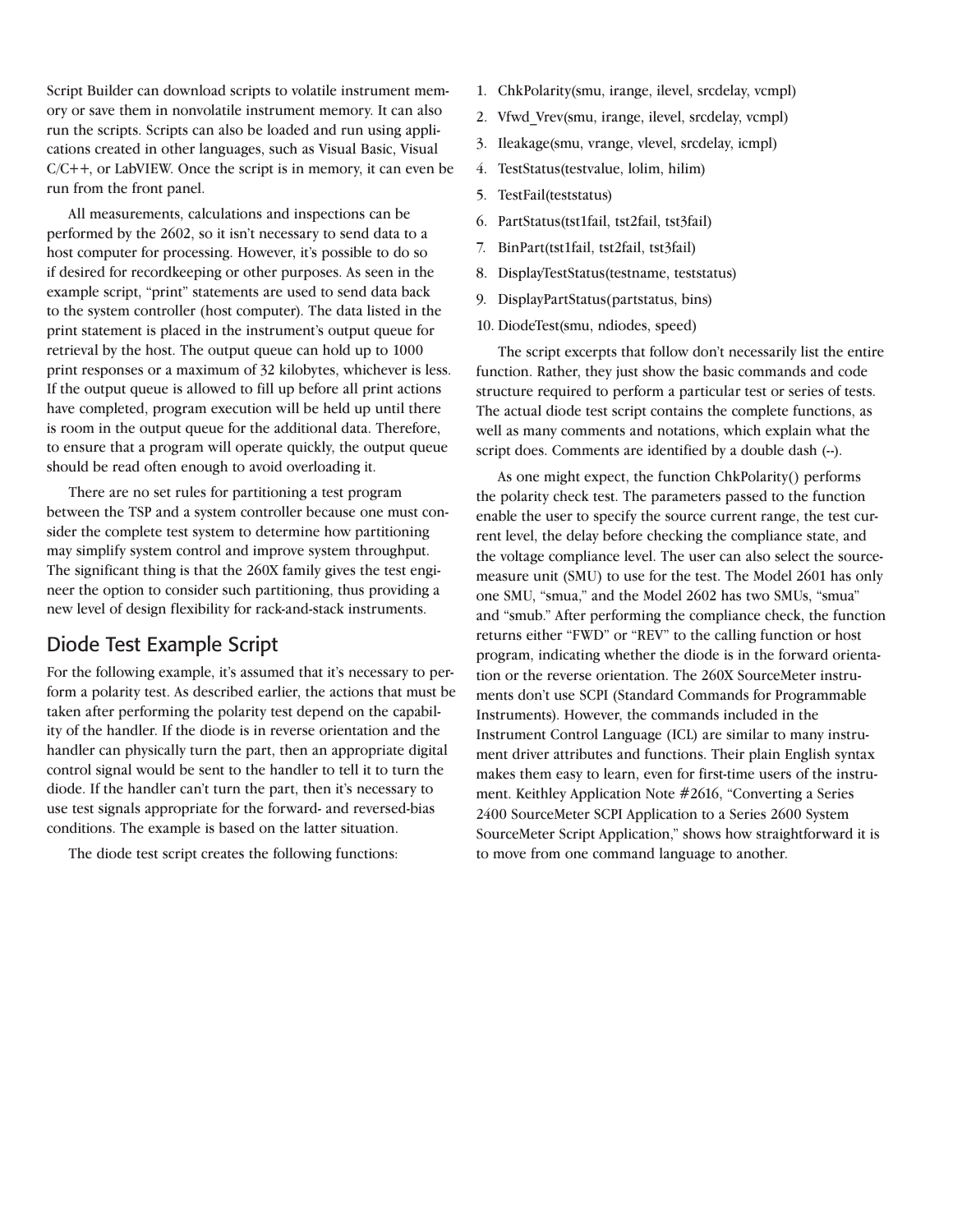```
function ChkPolarity(smu, irange, ilevel, srcdelay, vcmpl)
    -- Default to smua if no smu is specified.
    if smu == nil then smu = smua end
     -- Temporary variables used by this function.
    local l testcurrent, l incompliance, l polarity
    -- Configure source and measure settings
    smu.source.func = smu.OUTPUT_DCAMPS
    smu.source.rangei = irange
    smu.source.leveli = ilevel
    smu.source.limitv = vcmpl
    -- Wait before making measurement
    delay(srcdelay)
     -- Check compliance attribute (i.e., state); returns boolean true or false
    l_incompliance = smu.source.compliance
    if l_incompliance then \qquad \qquad --\qquad if source is in compliance, then \qquad l polarity = "REV" \qquad --\qquad diode is reverse biased (reversed
                                             -- diode is reverse biased (reversed orientation)
    else -- otherwise
                                             -- diode is forward biased (forward orientation)
    end --if
    return l_polarity
end --function ChkPolarity
```
The forward voltage and reverse voltage breakdown tests both require measuring the voltage drop across the diode developed in response to an applied test current. The most significant difference is that for a diode in the forward orientation, the forward voltage test requires a positive applied test current and the reverse voltage test requires a negative applied test current. For a diode in the reverse orientation, the exact opposite test current polarities are required. Therefore a single function, Vfwd\_Vrev(), can be used for both the forward and reverse voltage tests. The passed parameters enable the user to specify the SMU, the source current range, the test current level, the delay before measuring the voltage, and the voltage compliance level. In this example, the compliance level is also used to determine the voltage measurement range, but another range could be selected if desired. Finally, the function returns both the measured value of the test current and the measured value of the forward or reverse voltage to the calling function or host program, where the voltage value is inspected. The test current is measured to demonstrate the "source readback" capability of the instrument. This enables the user to verify the actual value of the test current. However, if the source accuracy alone is sufficient to meet test requirements, then the current measurement can be eliminated.

function Vfwd Vrev(smu, irange, ilevel, srcdelay, vcmpl) -- Default to smua if no smu is specified. if smu == nil then smu = smua end -- Temporary variables used by this function. local 1 testcurrent, 1 vmeasured -- Configure source and measure settings smu.source.func = smu.OUTPUT\_DCAMPS smu.source.rangei = irange smu.source.leveli = ilevel smu.source.limitv = vcmpl smu.measure.rangev = vcmpl -- Wait before making measurement delay(srcdelay) -- Measure current and voltage l\_testcurrent, l\_vmeasured = smu.measure.iv() return 1 vmeasured, 1 testcurrent end --function Vfwd\_Vrev

The function Ileakage() performs the leakage current measurement when the diode is reverse-biased. The parameters passed to the function specify the SMU, the source voltage range, the test voltage level, the delay before measuring the current and the current compliance level. The compliance level is used to determine the measurement range, but as before, another current range could be selected. Finally, if the source accuracy alone is sufficient to meet test requirements, then the voltage measurement can be eliminated.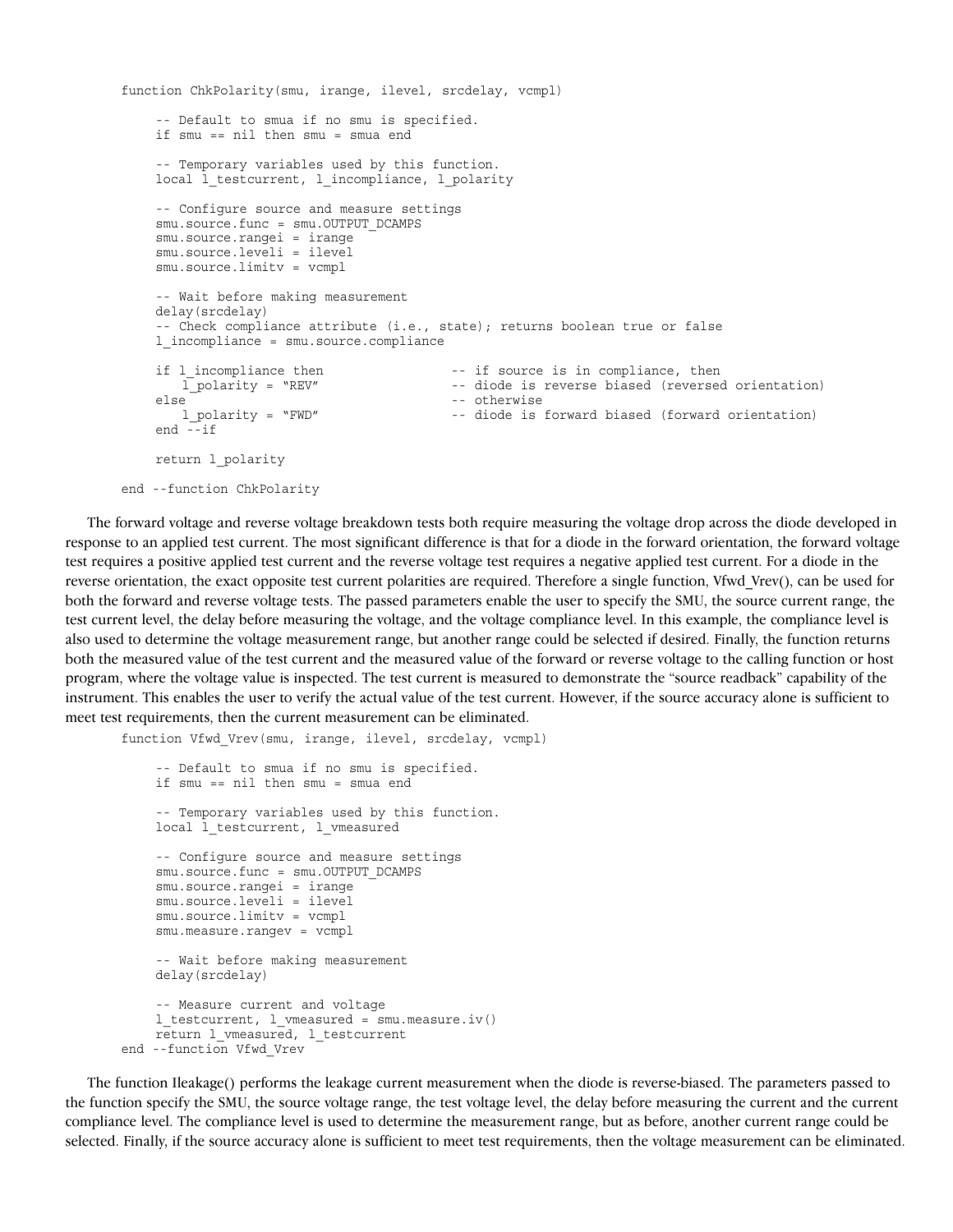```
function Ileakage(smu, vrange, vlevel, srcdelay, icmpl)
    -- Default to smua if no smu is specified.
    if smu == nil then smu = smua end
    -- Temporary variables used by this function.
    local 1 testvoltage, 1 imeasured
    -- Configure source and measure settings
    smu.source.func = smu.OUTPUT DCVOLTS
    smu.source.rangev = vrange
    smu.source.levelv = vlevel
    smu.source.limiti = icmpl
    smu.measure.rangei = icmpl
    -- Wait before making measurement
    delay(srcdelay)
    -- Measure current and voltage
    l_imeasured, l_testvoltage = smu.measure.iv()
    --Set source output to 0
    smu.source.levelv = 0
    return 1 testvoltage, 1 imeasured
end --function Ileakage
```
The functions TestStatus() and PartStatus() are used to inspect the results of the functional tests and determine if the diode under test is good or bad. TestStatus() determines the PASS/FAIL status of an individual test within the test sequence, and creates a Boolean "fail" flag, which is TRUE if the subject test fails. The parameters passed to this function include the result of an individual test and the minimum and maximum acceptable values for the subject test result. PartStatus() determines the GOOD/BAD status of the part based on the results of all of the tests in the test sequence. Any individual test failure causes the part to be BAD. The Boolean "fail" flags for the functional tests are passed to PartStatus() to determine the overall part status.

```
function TestStatus(testvalue, lolim, hilim)
```

```
-- Temporary variables used by this function.
    local 1 status
    local l_testfail
    if (testvalue >= lolim) and (testvalue <= hilim) then
        l_status = "PASS"
         l_testfail = false
    else
         l_status = "FAIL"
        l testfail = true
    end --if
    return l_status, l_testfail
end --function TestStatus
function PartStatus(tst1fail, tst2fail, tst3fail)
    -- Temporary variables used by this function.
    local 1 status = "GOOD"
    if tst1fail or tst2fail or tst3fail then 1 status = "BAD" end
    return l_status
end --function PartStatus
```
The BinPart() function increments a "Part Bins" table, simulating the bins a component handler may use. For this example, the three functional tests are always performed, even if the diode-under-test fails one of the tests. Upon completion of the tests, the part is binned based on the first test failure. If no failures occur, the part is put into the "good" bin. Although the component bins are simulated, this function actually does write binning codes to the instrument's digital I/O port, bits 1 through 4. It's assumed that all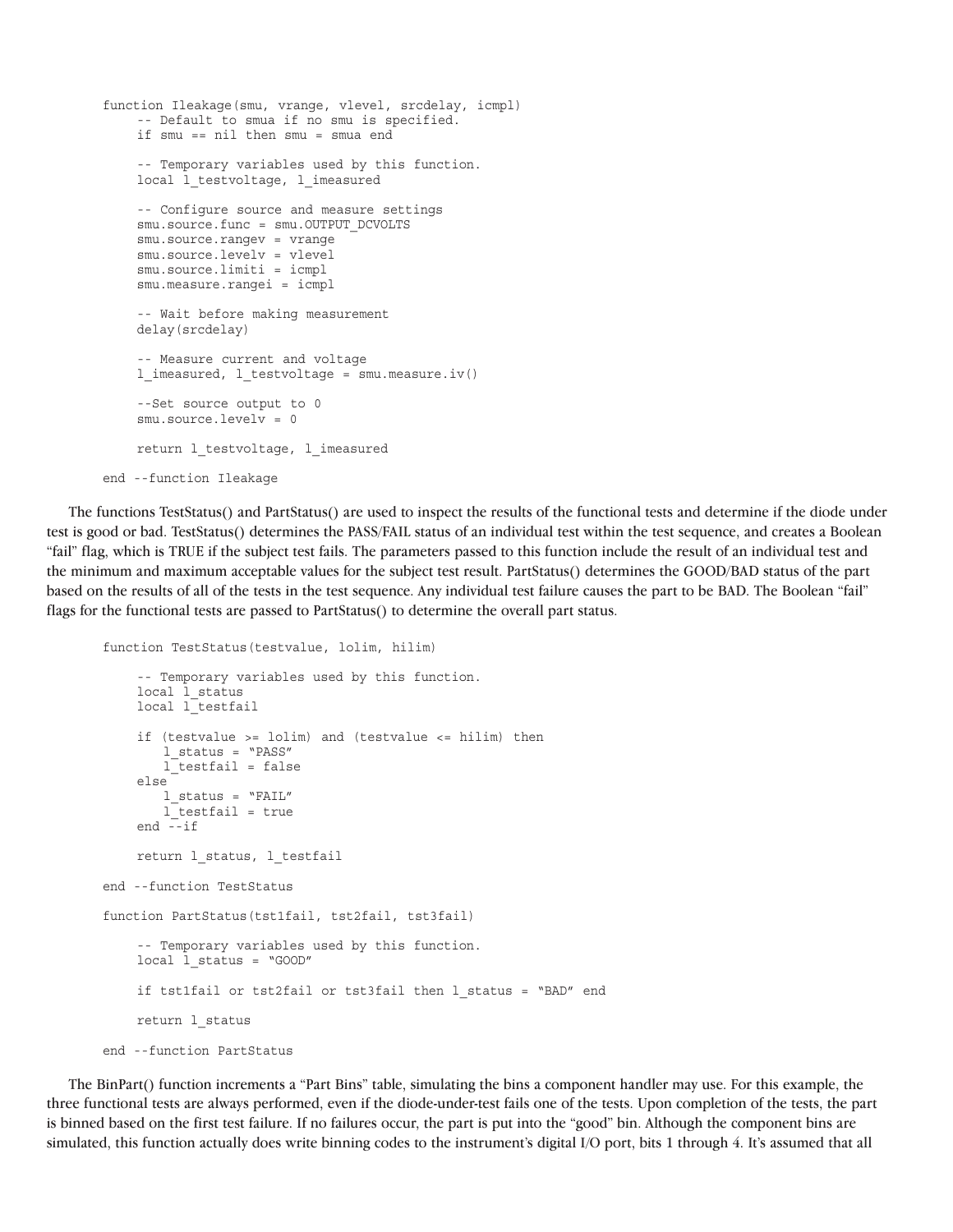other bits or lines are protected or their state is a "don't care." Note that parameters passed to a function are passed by reference, which allows the table "bins" to be modified by this function.

| function BinPart(tst1fail, tst2fail, tst3fail, bins)                    |                                                   |
|-------------------------------------------------------------------------|---------------------------------------------------|
| if tst1fail then<br>$bins[2] = bins[2] + 1$<br>digio.writeport(2)       | -- If part first failed Forward Voltage Test      |
|                                                                         | -- Write bit pattern 0010 (decimal 2) to DIO      |
| elseif tst2fail then<br>$bins [3] = bins [3] + 1$<br>digio.writeport(4) | -- If first failed Reverse Leakage Current Test   |
|                                                                         | -- Write bit pattern 0100 (decimal 4) to DIO      |
| elseif tst3fail then<br>$bins[4] = bins[4] + 1$<br>digio.writeport(8)   | -- If first failed Reverse Voltage Breakdown Test |
|                                                                         | -- Write bit pattern 1000 (decimal 8) to DIO      |
| else<br>$bins[1] = bins[1] + 1$<br>digio.writeport(1)                   | -- Part is GOOD; does not fail any tests          |
|                                                                         | -- Write bit pattern 0001 (decimal 1) to DIO      |
| $end -- if$                                                             |                                                   |

end -- function BinPart

The functions DisplayTestStatus() and DisplayPartStatus() write test results to the front panel display of the 260X SourceMeter instrument, primarily to show that such a capability exists. See the complete diode test script to look at these functions. These functions can simply be deleted if this functionality isn't required for a specific test application.

Finally, the function DiodeTest() is the "test executive" function, which calls all of the other functions and dictates the order in which tests and other actions occur. The system controller might call this function whenever a new batch of diodes is installed in the handler and is ready to be tested. The pass parameters for this function include the SMU to use for the tests, the number of diodes to be tested, and a speed flag, which is either "SLOW" or "FAST." The "SLOW" setting slows the tests down so the user can see the progression of the tests on the instrument display. To demonstrate the type of throughput that can be achieved with a 260X SourceMeter instrument, the "FAST" setting maximizes test speeds without regard for the impact on measurement accuracy.. A review of the complete diode test script will show that the speed flag affects the settings for the measurement integration time (NPLC), the state of the autozero function, the source (signal settling) delays, other program delays, and the state of the display. Test speed and measurement accuracy are generally inversely related, which means that speed and accuracy requirements usually have to be traded off for a real test application. The test script is easily modified to eliminate the speed flag.

The DiodeTest() function also defines the test variables for all of the functional tests, including source and measure ranges, test signal levels and polarities, inspection limits, and so on. It performs some initial setup of the 260X, which is applicable to all tests. It also configures the digital I/O port, setting up the binning control bits and the input and output trigger lines for the SOT trigger and the EOT trigger. For each diode being tested, the SourceMeter waits for an SOT from the handler to begin the tests and then issues an EOT signal after the binning code is written to the DIO port (i.e., the handler). Finally, it displays the results on the front panel displays and prints the test data the instrument's output queue, where it can be retrieved by the host computer. Each print statement requires a corresponding "enter" statement in the host program to pull the data from the output queue.

The first test is the polarity check. This test determines if the diode is in forward or reverse orientation. If it's reversed, then the test functions are called using the negative of the test current or voltage (e.g., Vfwd\_Vrev(smu, irange, *-ilevel*, srcdelay, vcmpl)); otherwise, they are called using the normal polarity (e.g., Vfwd\_Vrev(smu, irange, *ilevel*, srcdelay, vcmpl)). Using the negative of the test signal causes the polarity of the test result to be the opposite of what is expected for a diode in the forward orientation. Therefore, the negative of the test result is passed to the TestStatus() function when the diode is reversed (e.g., TestStatus(*-testvalue*, lolim, hilim)). This is simpler than adjusting the limits for the reversed orientation case. For the forward orientation case, the TestStatus() function is called using the measured value as is (e.g., TestStatus(*testvalue*, lolim, hilim))

function DiodeTest(smu, ndiodes, speed)

- Declare local variables including test parameters and inspection limits
- Set parameters based on speed flags<br>• Declare local variables to hold test
- Declare local variables to hold test data
- Perform initial setup of 260X applicable to all tests
- -- Configure Digital I/O Port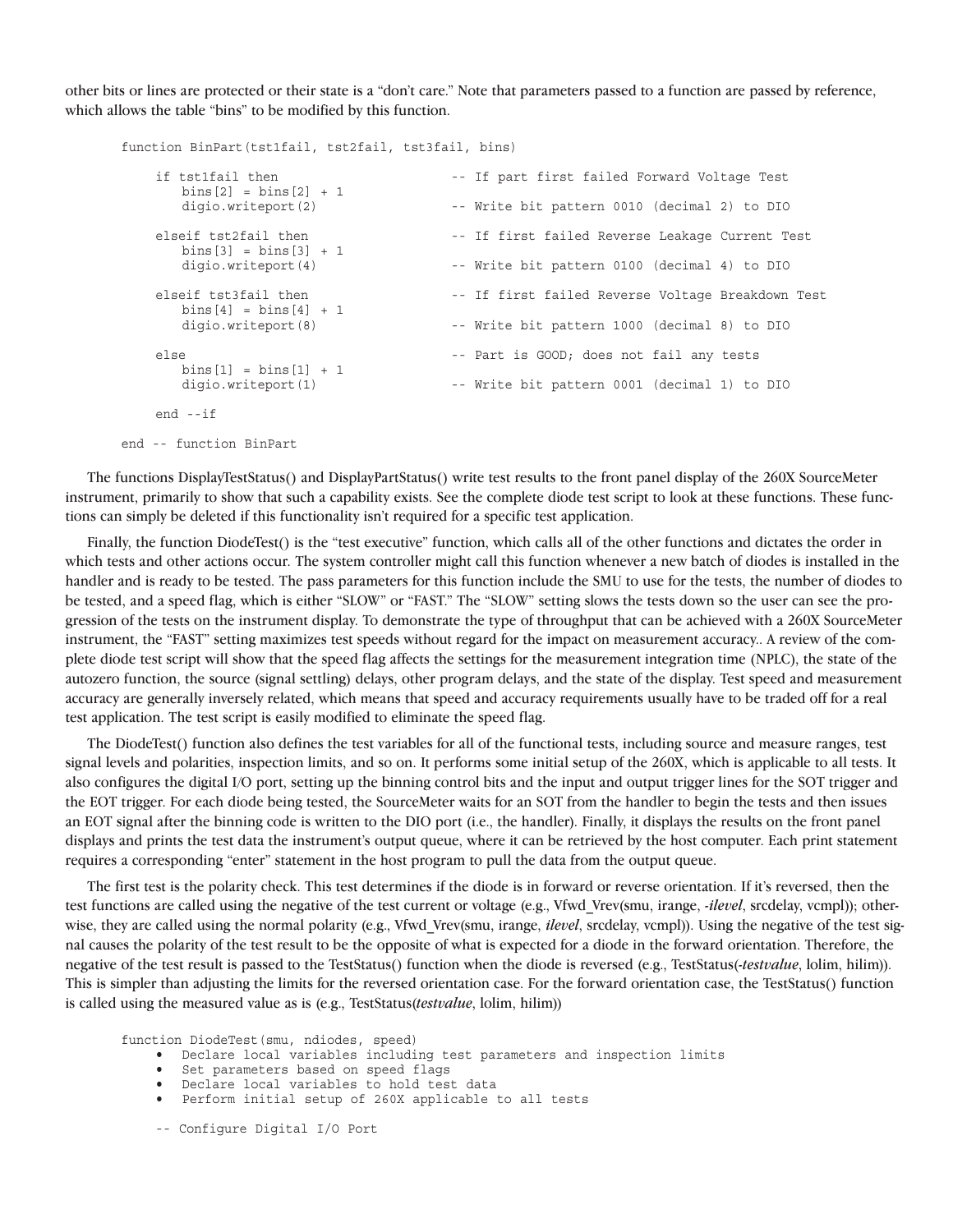digio.writeprotect = 0 -- Unprotect all bits digio.writeport(48) -- Set bits/lines 5 and 6 high; set all other bits low<br>digio.writeprotect = 48 -- Write protect lines 5 and 6, which are used for trie -- Write protect lines 5 and 6, which are used for triggers digio.writeport(0) -- Set all unprotected bits to zero -- Configure trigger lines 5 (input SOT) and 6 (output EOT) digio.trigger[5].mode = digio.TRIG\_FALLING -- Detect falling edge as input digio.trigger[5].clear() -- Clear any "latched" triggers digio.trigger[6].mode = digio.TRIG\_FALLING -- Assert TTL-low pulse for output digio.trigger[6].pulsewidth =  $10E-\overline{6}$  -- Guaranteed minimum time output -- Guaranteed minimum time output -- trigger line will be asserted; -- 10us is default value smu.source.output = smu.OUTPUT ON for  $l_i = 1$ , ndiodes do l\_sot\_received = digio.trigger[5].wait(10E-3) -- Wait for SOT; timeout after 10ms -- if not (1\_sot\_received) then -- Take appropriate action if times out before getting SOT trigger -- In this example, simply proceed to next command  $-- end -- if$  -- Perform Polarity Check Test (PC) l pc bias dir[l\_i] = ChkPolarity(smu, l\_pc\_isrc\_rng, l\_pc\_isrc\_lev, l\_pc\_src\_del, l\_pc\_vcmpl) if  $l$  pc bias  $dir[l_i]$  == "REV" then-- If diode is in reversed orientation, then -- Perform Forward Voltage Test (Vf) l vf data[l\_i], l\_vf\_test\_curr[l\_i] = Vfwd\_Vrev(smu, l\_vf\_isrc\_rng, -l\_vf\_isrc\_lev, l\_vf\_ src\_del, 1 vf\_vcmpl) l\_vf\_status[l\_i], l\_vf\_fail[l\_i] = TestStatus(-l\_vf\_data[l\_i], l\_vf\_lowlim, l\_vf\_highlim) if  $l$  disp\_on\_then\_DisplayTestStatus("Vf = ", -l\_vf\_data[l\_i], "V", l\_vf\_status[l\_i], l delay) end -- Perform Reverse Leakage Current Test (Ir) -- Perform Reverse Voltage Breakdown Test (Vr) else -- If diode is in forward orientation, then -- Perform Forward Voltage Test (Vf)  $l\_vf\_data[l\_i]$ ,  $l\_vf\_test\_curr[l\_i]$  = Vfwd\_Vrev(smu,  $l\_vf\_isrc\_rng$ ,  $l\_vf\_isrc\_lev$ ,  $l\_vf\_c$ src del,  $l \text{ vf } v$ cmpl) l vf status[l i], l vf fail[l i] = TestStatus(l vf data[l i], l vf lowlim, l vf highlim) if  $l$  disp\_on then DisplayTestStatus("Vf = ",  $l$ \_vf\_data[l\_i], "V", l\_vf\_status[l\_i], l\_ delay) end -- Perform Reverse Leakage Current Test1 (Ir) -- Perform Reverse Voltage Breakdown Test (Vr) end --if -- Determine cumulative part status l\_part\_status[l\_i] = PartStatus(l\_vf\_fail[l\_i], l\_ir\_fail[l\_i], l\_vr\_fail[l\_i]) -- Bin the part BinPart(l\_vf\_fail[l\_i], l\_ir\_fail[l\_i], l\_vr\_fail[l\_i], l\_bins) -- Output EOT trigger digio.trigger[6].assert() -- Clear binning code (set all unprotected bits to zero)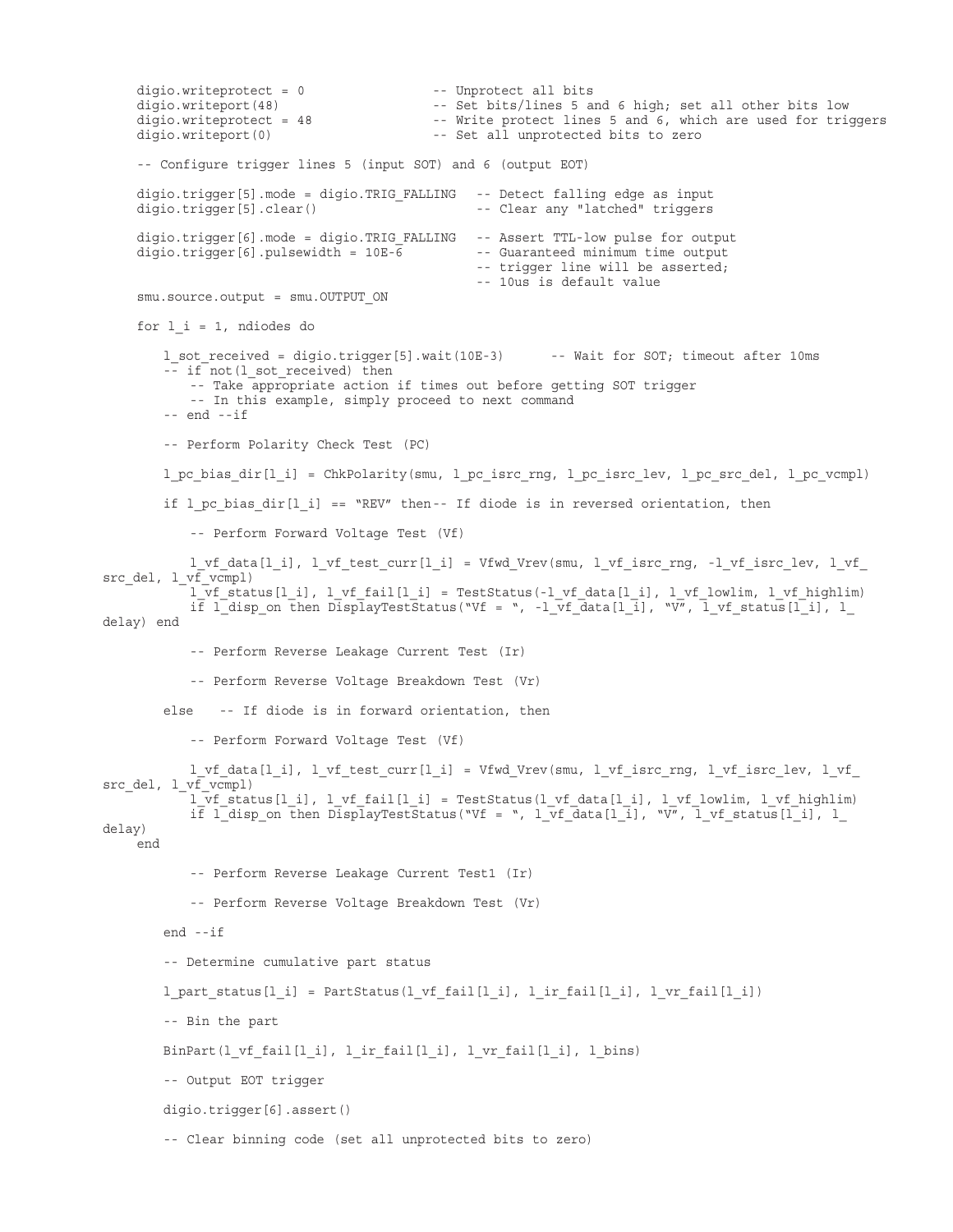```
 digio.writeport(0)
        if 1 disp on then DisplayPartStatus(1 part status[1 i], 1 bins) end
        dela\overline{y}(3 * l_delay)
    end --for
    smu.source.output = smu.OUTPUT OFF
    -- Print test data to output queue
    print("D#", "POL", " Vf", " Ir", " Vr") -- Headings
    for l i = 1, ndiodes do
        x = string.format("%03d,%s,%+2.4f,%+3.3E,%+2.4f",1_i, l_pc_bias dir[l_i], l_vf_data[l_i], l_ir_
data[l_i], l_vr_data[l_i])
        prin\line{x}end --for
end --function DiodeTest
```
Running the example diode test script using Test Script Builder or other application only creates the functions; it doesn't perform any tests. Actually executing the diode tests requires calling the DiodeTest() function. For example, to test 100 diodes, the system controller must only send the command "DiodeTest(smua, 100, "FAST")." In response to this command, the 260X will execute the diode test sequence 100 times using SMU A and the high speed test parameters. Test data will be put into the 260X output queue, so the system controller must read it back, either during the test or upon completion of the test. Imagine performing this test series using a conventional programmable instrument, where many of the commands must be sent over and over to the instrument via GPIB or RS-232. There is a significant speed improvement due simply to the reduced number of commands that must be sent to the instrument. Additionally, the system controller is freed up to interface with

other instruments in the rack more frequently, which can further increase the overall system throughput.

#### Switching Multiple Diodes

For diode arrays or multi-die packages, switching can be used to connect a single SourceMeter instrument to each of the individual elements. The configuration discussed in Application Note #1805 applies equally well to a Series 2600 System SourceMeter instrument. The Series 2600 also provides another option. For little more than the cost of adding a switch to the test system, two Model 2602s can be configured as shown in *Figure 3*. The configuration pictured is made possible by the Series 2600's Test Script Processor and new TSP-Link bus. The Test Script Processor isn't only an embedded computer; with TSP-Link, it is also a scalable computer. TSP-Link is an inter-unit communication and trigger synchronization bus—essentially an external backplane. With TSP-Link, users can connect multiple Series 2600 instru-



Figure 3. Using multiple Series 2600 SourceMeter instruments with TSP-Link™ to test multiple diodes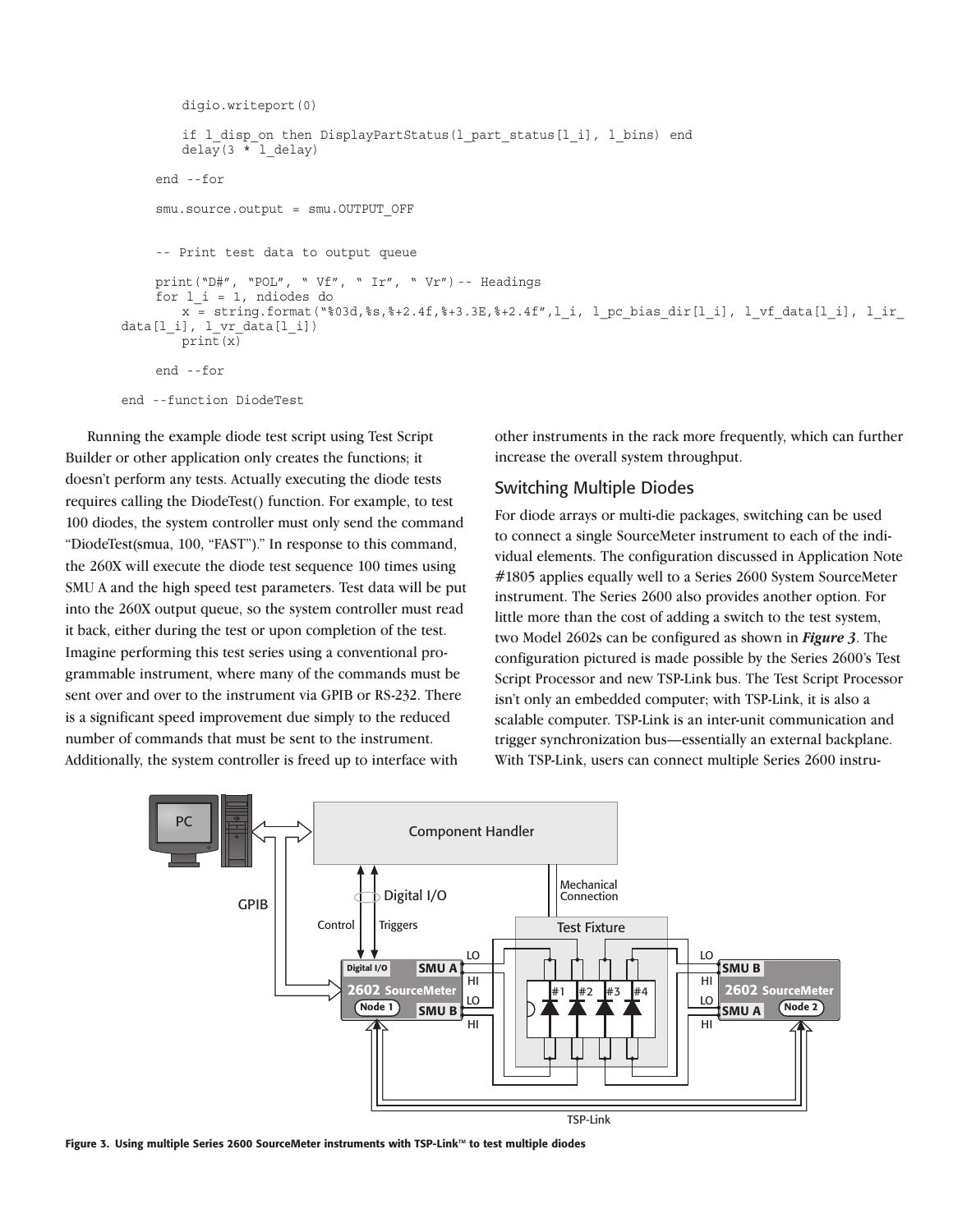ments and program them as a single instrument, just as though they were housed in the same chassis. The simple programming interface allows creating powerful, high speed, multichannel tests quickly. There's no mainframe to restrict them, so users can create seamlessly integrated test systems with up to 64 nodes. In this example, each node is a dual-channel Model 2602, so the system could be scaled up to 128 SMU channels. Actual systems can be configured for any number of diode elements and for various electrical specifications. Switching is still easily combined with multiple Series 2600 instruments when appropriate for the application.

In *Figure 3*, each 2602 is assigned a unique node number. Node 1, which is connected to the system controller in this example, is the "master" unit and Node 2 is the "slave" unit. A program running on Node 1 controls both nodes. The script for the single-diode, single-instrument example can be easily modified for use in a multi-node system. All commands simply require the inclusion of a node number. For example, the command for setting the current level in a single node system is "smua.source. leveli = ilevel." In a multi-node system, it would be "node[1]. smua.source.leveli = ilevel" or "node[2].smua.source.leveli = ilevel." See the Series 2600 User and Reference Manuals for more information about setting up a multi-node system.

### Typical Sources of Error Lead Resistance

A common source of voltage measurement error is the series resistance from the test leads running from the instrument to the diode. This series resistance is added into the measurement when making a two-wire connection (*see Figure 4*). The effects of lead resistance are particularly detrimental when long connecting cables and high currents are used, because the voltage drop across the lead resistance becomes significant compared to the measured voltage.

To eliminate this problem, use the four-wire remote sensing method rather than the two-wire technique. With the four-wire method (*Figure 5*), a current is forced through the diode using one pair of leads and the voltage across the diode is measured through a second set of leads. As a result, only the voltage drop across the diode is measured.

#### Leakage Current

Stray leakage in cables and fixtures can be a source of error in measurements involving very low currents, such as for leakage currents. To minimize this problem, construct test fixturing with high resistance materials.

Another way to reduce leakage currents is to use the built-in guard of the Series 2600 instrument. The guard is a low impedance point in the circuit that is nearly the same potential as the high impedance point to be guarded. This is best illustrated by example (*Figure 6*).

In this example, the diode to be measured is mounted on two insulated standoffs  $(R<sub>I</sub>)$ . Guard is used in this circuit to



Figure 4. Two-wire connection



Figure 5. Four-wire connection



Figure 6. Series 2600 guarding technique

ensure that all the current flows through the diode and not through the standoffs. In general, a guard should be used when sourcing or measuring currents of less than  $1\mu$ A. This circuit is guarded by connecting one of the Guard terminals of the instrument to the metal plate. This puts the bottom of insulator RL1 at almost the same potential as the top. Both ends of the insulator are at nearly the same potential, so no significant current flows through it. Thus, all the current will flow through the diode as desired.

**WARNING: Guard is at the same potential as output HI. Therefore, if hazardous voltages are present at output HI, they are also present at the Guard terminal.**

#### Electrostatic Interference

High resistance measurements may be affected by electrostatic interference, which occurs when an electrically charged object is brought near an uncharged object. To reduce the effect of electrostatic fields, a shield can be built to enclose the circuit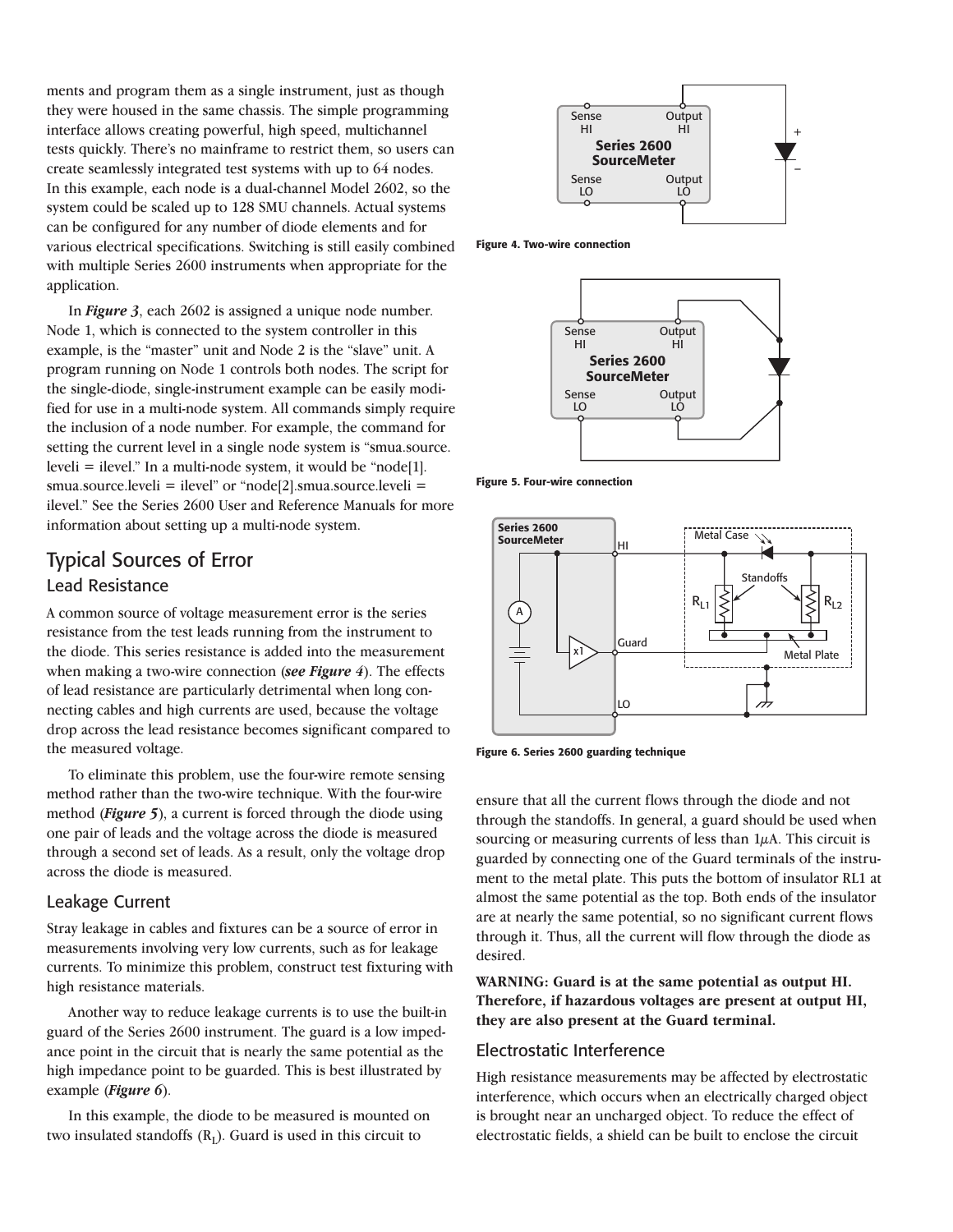being measured. As shown in *Figure 6*, a metal shield connected to ground surrounds the diode under test. The LO of the SourceMeter instrument must be connected to the metal shield to avoid noise due to common mode and other interference. This also acts as a safety shield because the metal plate is at guard potential.

## Test System Safety

Many electrical test systems or instruments are capable of measuring or sourcing hazardous voltage and power levels. It's also possible, under single fault conditions (e.g., a programming error or an instrument failure), to output hazardous levels even when the system indicates no hazard is present. These high voltage and power levels make it essential to protect operators from any of these hazards at all times. Protection methods include:

- Design test fixtures to prevent operator contact with any hazardous circuit.
- Make sure the device under test is fully enclosed to protect the operator from any flying debris. For example, capacitors and semiconductor devices can explode if too much voltage or power is applied.
- Double insulate all electrical connections that an operator could touch. Double insulation ensures the operator is still protected, even if one insulation layer fails.
- Use high reliability, fail-safe interlock switches to disconnect power sources when a test fixture cover is opened.
- Where possible, use automated handlers so operators do not require access to the inside of the test fixture or have a need to open guards.
- Provide proper training to all users of the system so they understand all potential hazards and know how to protect themselves from injury. It's the responsibility of the test system designers, integrators, and installers to make sure operator and maintenance personnel protection is in place and effective.

# Equipment List

The following equipment is required to assemble a diode production test system and run the example scripts available from Keithley:

- 1. Keithley Model 2601 or 2602 SourceMeter instrument.
- 2. Component handler with test fixture
- 3. IEEE-488 (GPIB) Interface Card (KUSB-488, KPCI-488 or equivalent)
- 4. Keithley 7007 IEEE-488 interface cables
- 5. Custom DB-25 digital I/O handler interface cable to interface the instrument to the handler
- 6. Test leads to connect the instrument to the test fixture

# Obtaining Example Scripts

The example script discussed in this Application Note is available for download on Keithley's web site (www.keithley.com). The script can be viewed, edited, loaded and executed using Test Script Builder.

Two diode test demonstration scripts are also included with Test Script Builder. These scripts are similar to the example script, but they don't include any SOT/EOT triggering. However, these scripts add front panel menu selections, which allow them to be run from the front panel. They also include a function to perform a Dynamic Impedance test, which is another common type of diode test, especially for zener diodes.